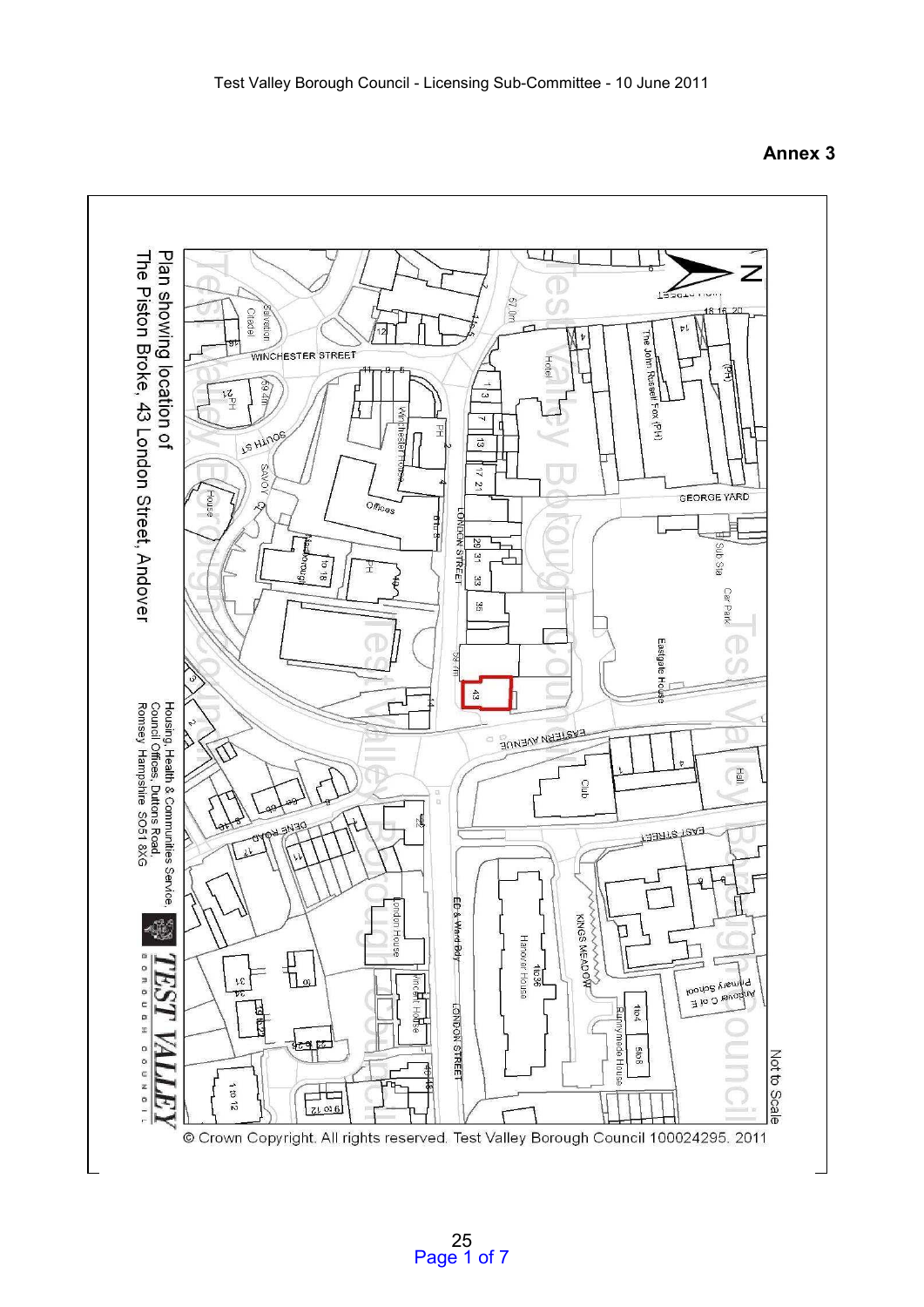The Company Secretary Elland Promotions Ltd 11 Minden Close Andover Hampshire SP<sub>10</sub> 4LT

23 July 2010

| Your ref: |                               | Our ref:                  | Ref No.      | <b>Property</b><br>ref: |              |
|-----------|-------------------------------|---------------------------|--------------|-------------------------|--------------|
| E-mail:   | lornataylor@testvalley.gov.uk | <b>Please</b><br>contact: | Lorna Taylor | Ext or DDI:             | 01794 527967 |

Dear Sir / Madam

#### **ENVIRONMENTAL PROTECTION ACT 1990, SECTION 80 NOISE NUISANCE FROM THE PLAYING OF LOUD MUSIC THE PISTON BROKE, 43 LONDON STREET, ANDOVER, HAMPSHIRE SP10 2NU**

Having investigated an alleged nuisance associated with the playing of loud music at the Piston Broke, I must inform you that I am satisfied that a statutory nuisance has occurred on more than one occasion and is likely to recur without the intervention of the Council.

This conclusion is largely based upon noise recordings made on the evenings of Friday 16 July 2010 and Saturday 17 July 2010, extending in to the early hours of each following day. On both occasions the level of the music was extraordinarily high, apparently with little regard for nearby residents.

Therefore, the Council is obliged to serve upon you, as the operator of the premises responsible for the nuisance, a 'noise abatement notice' under section 80 of the Environmental Protection Act 1990. This noise abatement notice is enclosed. You are required to take appropriate steps to ensure that a statutory nuisance is not caused in future. The noise abatement notice comes in to force immediately.

It is an offence to breach the requirements of the abatement notice without reasonable excuse. I would draw your attention to the appeals procedure, details of which are attached to the abatement notice. Also enclosed is a summary of our Enforcement Policy. We will be monitoring compliance with the noise abatement notice, which might include visits to the area and/or the further use of noise recordings.

It appears to me that the ground floor is, in its current state, completely unsuitable for the playing of any music other than low level background music, because the premises do not appear to be effectively sound-proofed. Therefore, if you intend to play music above and beyond a background music level this weekend, you are strongly advised to confine it to the basement (as the previous occupier of the premises did), as well as keeping music to a moderate level.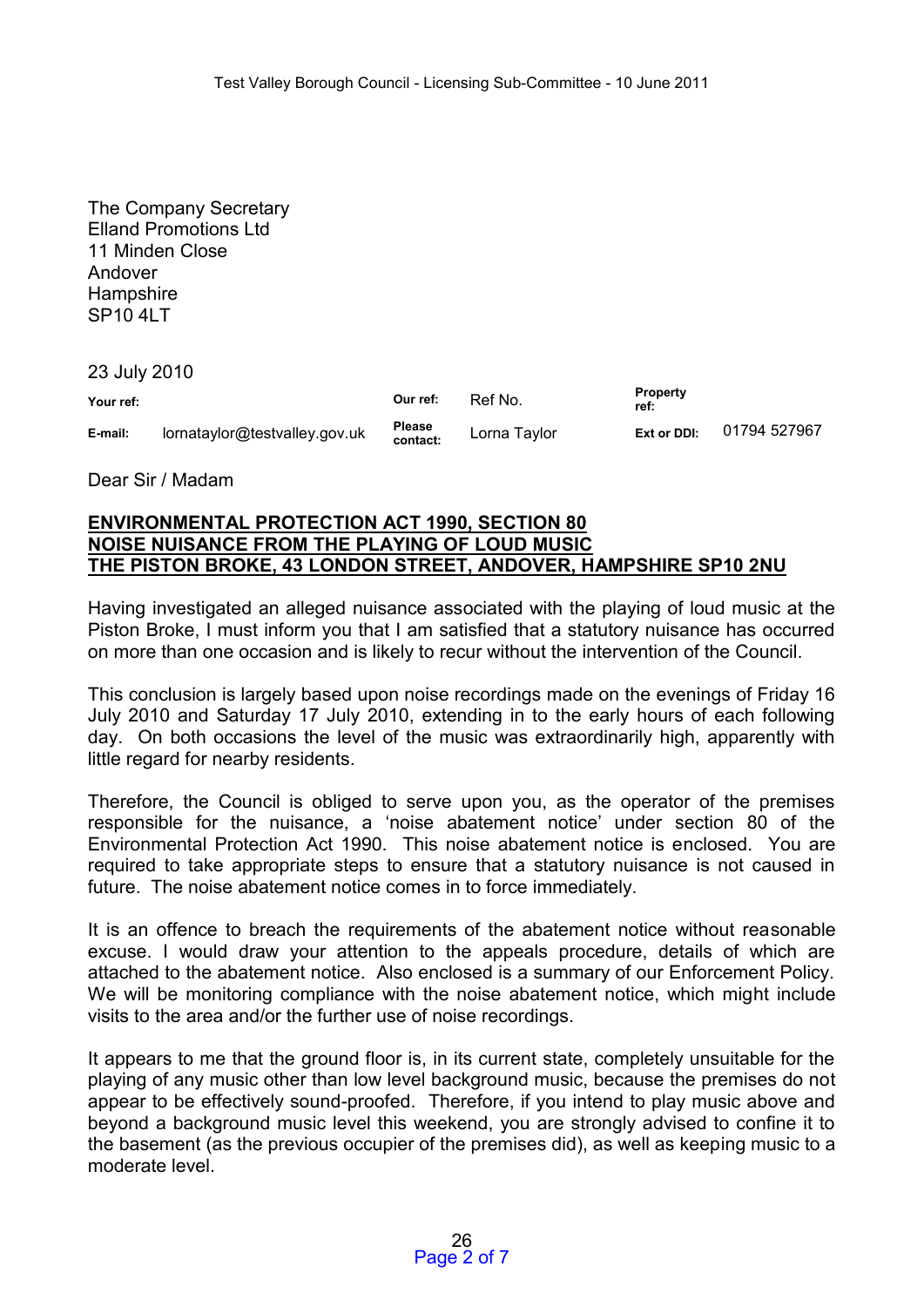In the medium term, you should consider insulating the premises to prevent the escape of music and other noise from the premises. To do this, you are advised to engage the services of an acoustic consultant. A list of consultants registered with the Institute of Acoustics is available at: [http://www.ioa.org.uk/find-a-specialist/default.asp.](http://www.ioa.org.uk/find-a-specialist/default.asp)

The action being taken in terms of serving the enclosed noise abatement notice is completely separate from possible action that might also be taken under the Licensing Act 2003. You should be aware that, as a responsible authority for purposes of the Licensing Act 2003, we have the power to call a review of your premises licence. This would be heard by a Licensing Panel consisting of elected members, if we believed there were a strong case for seeking additional restrictions to the premises licence, for example with respect to operating times. Unless a satisfactory resolution to the noise problem can be achieved, this is a course of further action that we would certainly envisage taking.

The evidence we have gathered would also suggest breaches of condition 17 of the premises licence, which states: "No amplified music or amplified speech shall be audible at the boundary of any residential premises between 23:00 and 12.00." Accordingly, I am copying this letter to the Council's Licensing Manager in order that consideration be given to prosecution proceedings under the Licensing Act 2003.

Should you have any queries or wish to discuss anything then please do not hesitate to contact me, or my colleague Sonya Enright on 01794 527917.

Yours sincerely

Lorna Taylor Senior Environmental Protection Officer

Enc.

cc. Mr Michael White, Licensing Manager, Test Valley Borough Council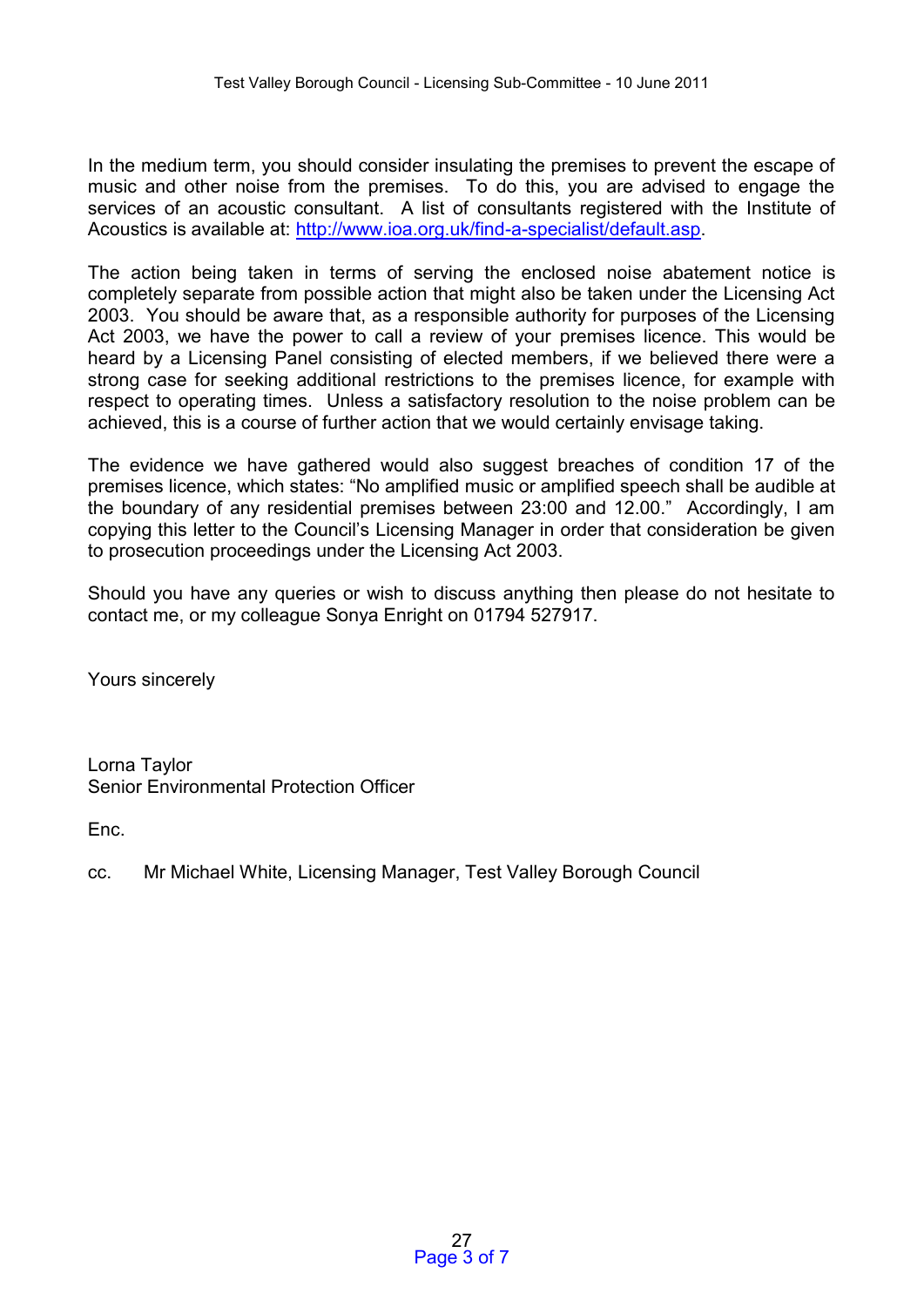Mr A Lavery and Mr E Cooper Elland Promotions The Piston Broke 43 London Street Andover, Hampshire SP10 2NU

# 11th August 2010

| Your ref: |                               | Our ref:                  | EP/B/10/02911/NOI<br><b>MUS</b> | <b>Property</b><br>ref: |              |
|-----------|-------------------------------|---------------------------|---------------------------------|-------------------------|--------------|
| E-mail:   | lornataylor@testvalley.gov.uk | <b>Please</b><br>contact: | Lorna Taylor                    | Tel:                    | 01794 527967 |

# Dear Mr Lavery and Mr Cooper

## **ENVIRONMENTAL PROTECTION ACT 1990, SECTION 80 NOISE NUISANCE FROM THE PLAYING OF LOUD MUSIC THE PISTON BROKE, 43 LONDON STREET, ANDOVER, SP10 2NU**

I write following the visit made to your premises, by myself and my colleague Sonya Enright on 10<sup>th</sup> August 2010.

The purpose of the meeting was to carry out a sound test to assess the impact of varying music levels from your disco equipment on the residential premises above. To do this we played music at a range of volumes until an acceptable level was identified.

Initially the test took place with the disco equipment positioned to the front of the basement area, but it became apparent that in this position the sound travelling to the upstairs premises was such that the volume within your bar would need to be substantially restricted. The equipment was then moved to the rear right hand side of the basement area, which has better separation from the upstairs premises.

Based on the equipment continuing to be used from the rear of the basement area, it was found that the main deck volume should not exceed 6.5 (on the decks own scale) at any time. This was with mid-range set to 2, bass to 1 and the equaliser to 4. Should the equipment be returned to the front of the basement for any reason then the main deck volume should not exceed 4.

These levels were acceptable in the conditions under which the test took place. Varying background levels and the addition of a lot of people may alter the situation. Should we find that there continues to be an unacceptable level of disturbance in the future then we would need to re-visit these levels.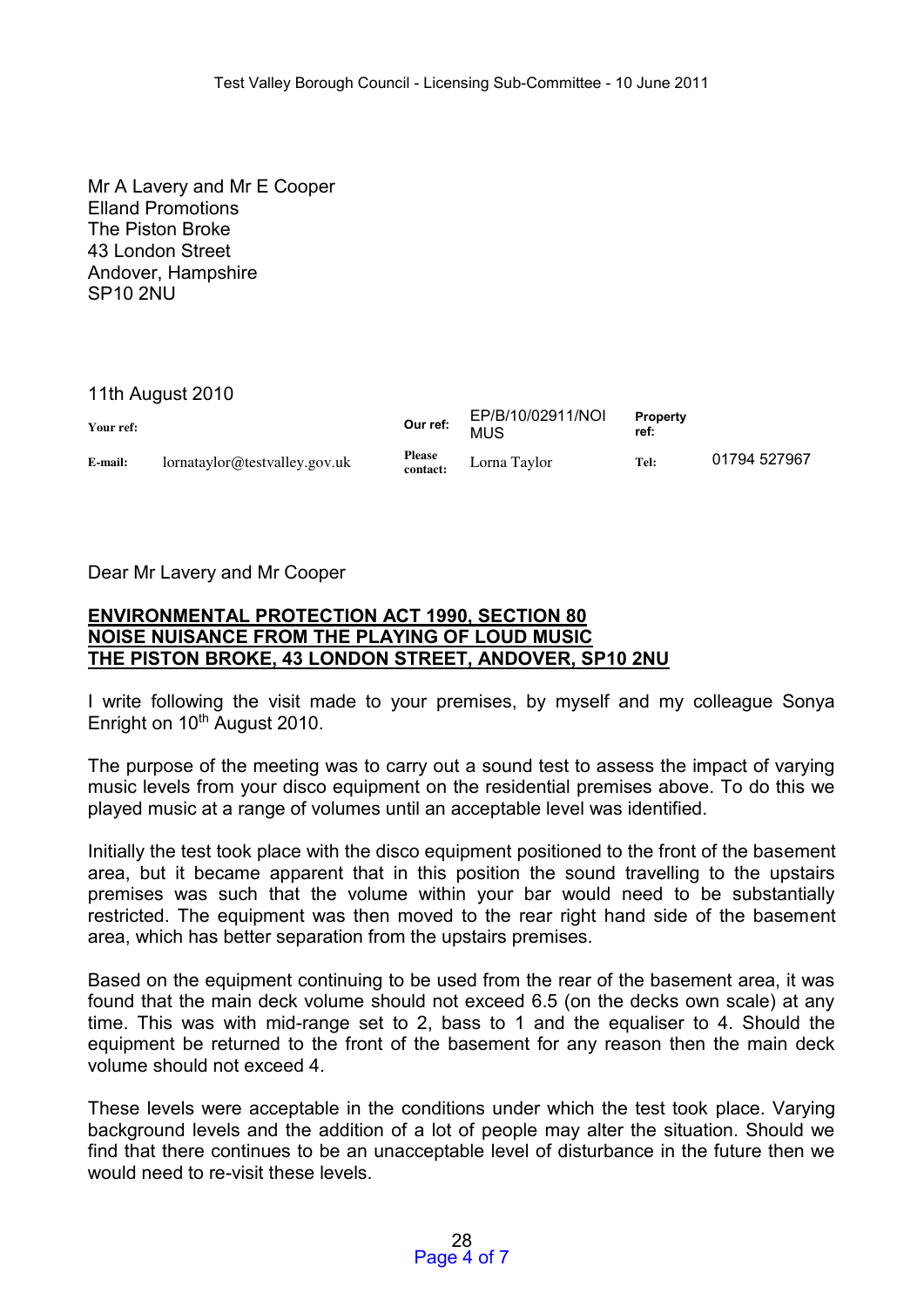Whilst writing I confirm that your efforts in moving the disco equipment following the service of the notice on 23<sup>rd</sup> July 2010 have been noted. During our visit you mentioned that you will also be looking into the possibility of insulating your premises. To do this you are advised to engage the services of an acoustic consultant. A list of consultants registered with the Institute of Acoustics is available at: [http://www.ioa.org.uk/find-a](http://www.ioa.org.uk/find-a-specialist/default.asp)[specialist/default.asp.](http://www.ioa.org.uk/find-a-specialist/default.asp) As advised we would be happy to speak with any consultant you do approach to ensure that they are fully apprised of the problem and our concerns.

We thank you for your assistance, and that of your DJ's, in carrying out the tests and I hope that this has helped to clarify matters for you and will help you to avoid causing further disturbance. We are obliged to continue to respond to any complaints from your neighbours but hope that we have found a position which will be acceptable to all parties.

Yours sincerely

Lorna Taylor Senior Environmental Protection Officer Housing, Health & Communities Service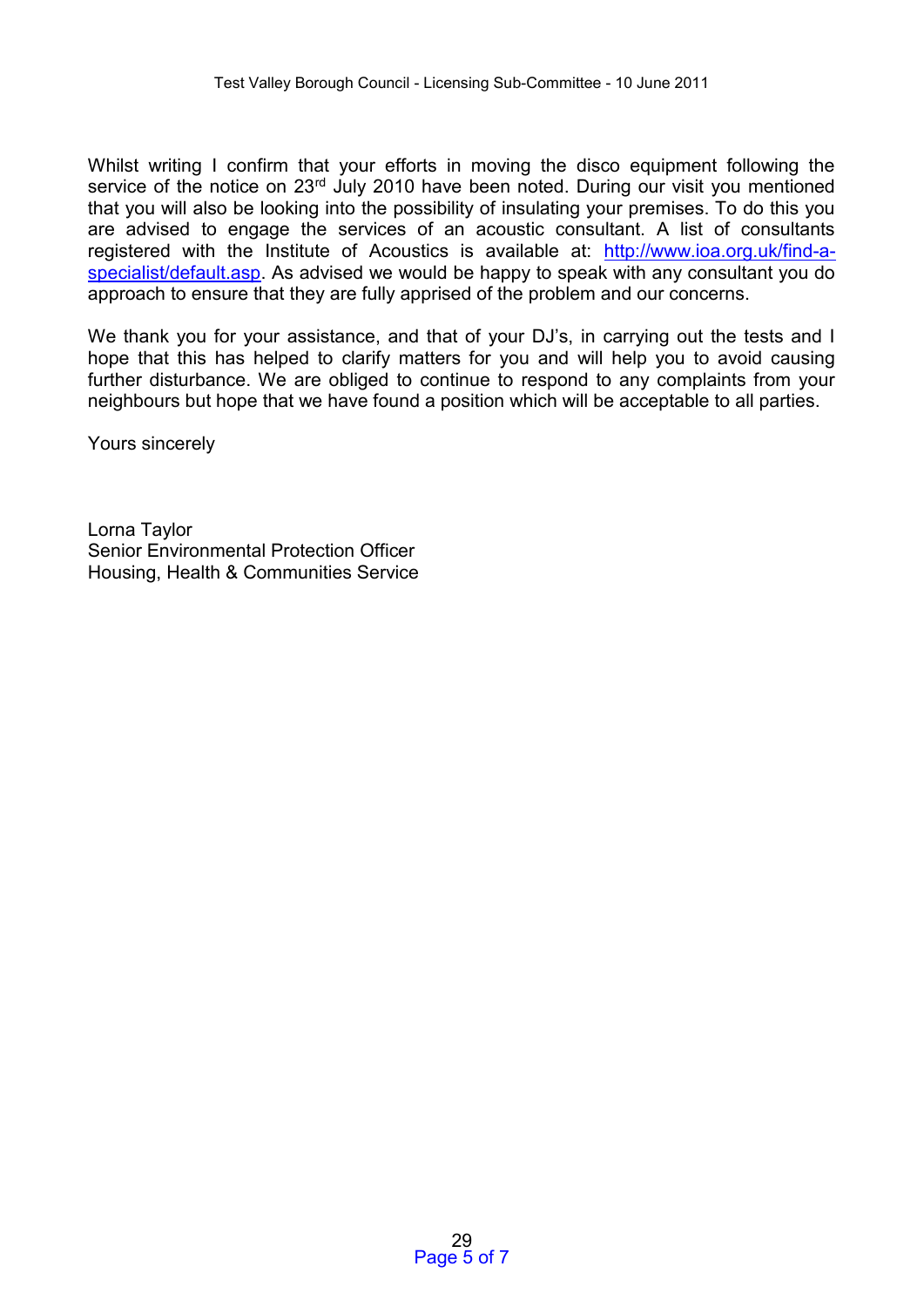The Company Secretary Elland Promotions Ltd 11 Minden Close Andover **Hampshire** SP10 4LT

20 August 2010

| Your ref: |                               | Our ref:                  | Ref No.      | <b>Property</b><br>ref: |              |
|-----------|-------------------------------|---------------------------|--------------|-------------------------|--------------|
| E-mail:   | lornataylor@testvalley.gov.uk | <b>Please</b><br>contact: | Lorna Taylor | Ext or DDI:             | 01794 527967 |

Dear Sir / Madam

# **ENVIRONMENTAL PROTECTION ACT 1990, SECTION 80 LICENSING ACT 2003 NOISE NUISANCE FROM THE PLAYING OF LOUD MUSIC THE PISTON BROKE, 43 LONDON STREET, ANDOVER, HAMPSHIRE SP10 2NU**

I am writing to you in order to notify you formally that I am satisfied that a contravention of each of the noise abatement notices (served upon Elland Promotions Ltd, Mr Andrew James Lavery and Mr Ellis Cooper on 23 July 2010) occurred in the early hours of Sunday 15 August 2010.

My colleague Rhian Jenkins, Environmental Health Officer, visited the area between approx. 0020 hrs and 0115 hrs on Sunday 15 August 2010 following receipt of a complaint about noise from the Piston Broke. The complaint was that the noise was both clearly audible and very disturbing that evening, commencing Saturday 14 August 2010. Rhian Jenkins noted noise from amplified music emanating from within the Piston Broke to be not only clearly audible but also sufficiently annoying and intrusive so as to be a statutory nuisance. Accordingly, she concluded that a contravention of the noise abatement notice had occurred.

The contravention of the abatement notice is a criminal offence for which Elland Promotions Ltd, Mr Andrew James Lavery and Mr Ellis Cooper are each liable to prosecution under section 80(4) of the Environmental Protection Act 1990. In addition, I am satisfied that a contravention of condition 17 of the premises licence held by Elland Promotions Ltd in respect of the Piston Broke occurred, because it is evident that amplified music and speech was clearly audible at and beyond the boundary of nearby residential premises. Again, Elland Promotions Ltd is liable to prosecution in respect of breach of the premises licence condition. I am currently taking legal advice as to what action, if any, should be taken in respect of these contraventions.